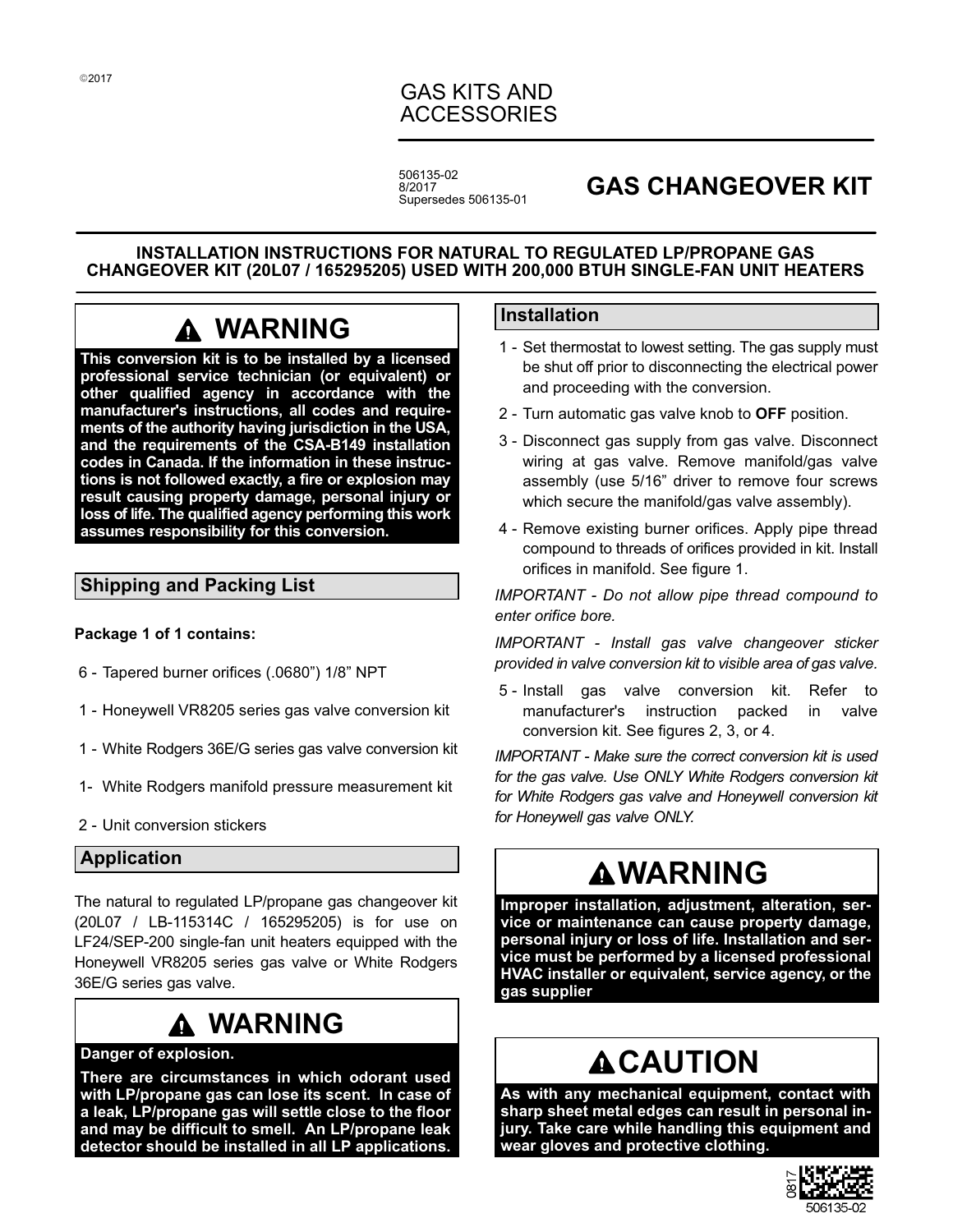

**ADJUSTING SCREW SPRING**

⊛

**INLET PRESSURE PORT**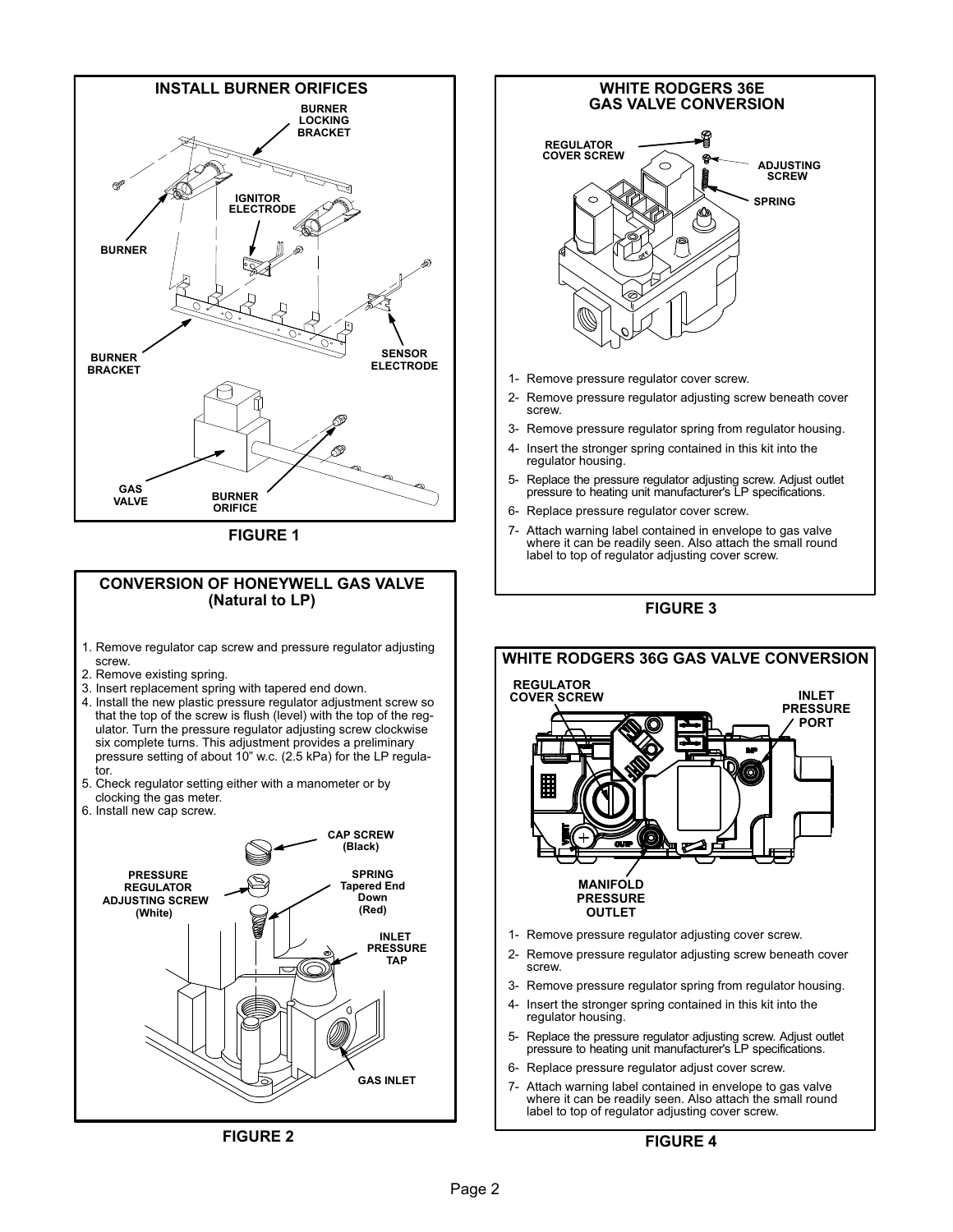- 6 Reinstall manifold/valve assembly. Secure with four #10-16 X 5/8" HWHSMS screws.
- 7 Reconnect wiring to gas valve.
- 8 Connect gas supply to gas valve.
- 9 Restore gas to unit.

*IMPORTANT - Carefully check all piping connections. DO NOT use matches, candles, open flame or other means of ignition to check for gas leaks. Use a soap solution or other preferred means.*

10 -Affix unit conversion stickers provided in the kit adjacent to unit rating plate.



**Some soaps used for leak detection are corrosive to certain metals. Carefully rinse piping thoroughly after leak test has been completed. Do not use matches, candles, flame or other sources of ignition to check for gas leaks.**